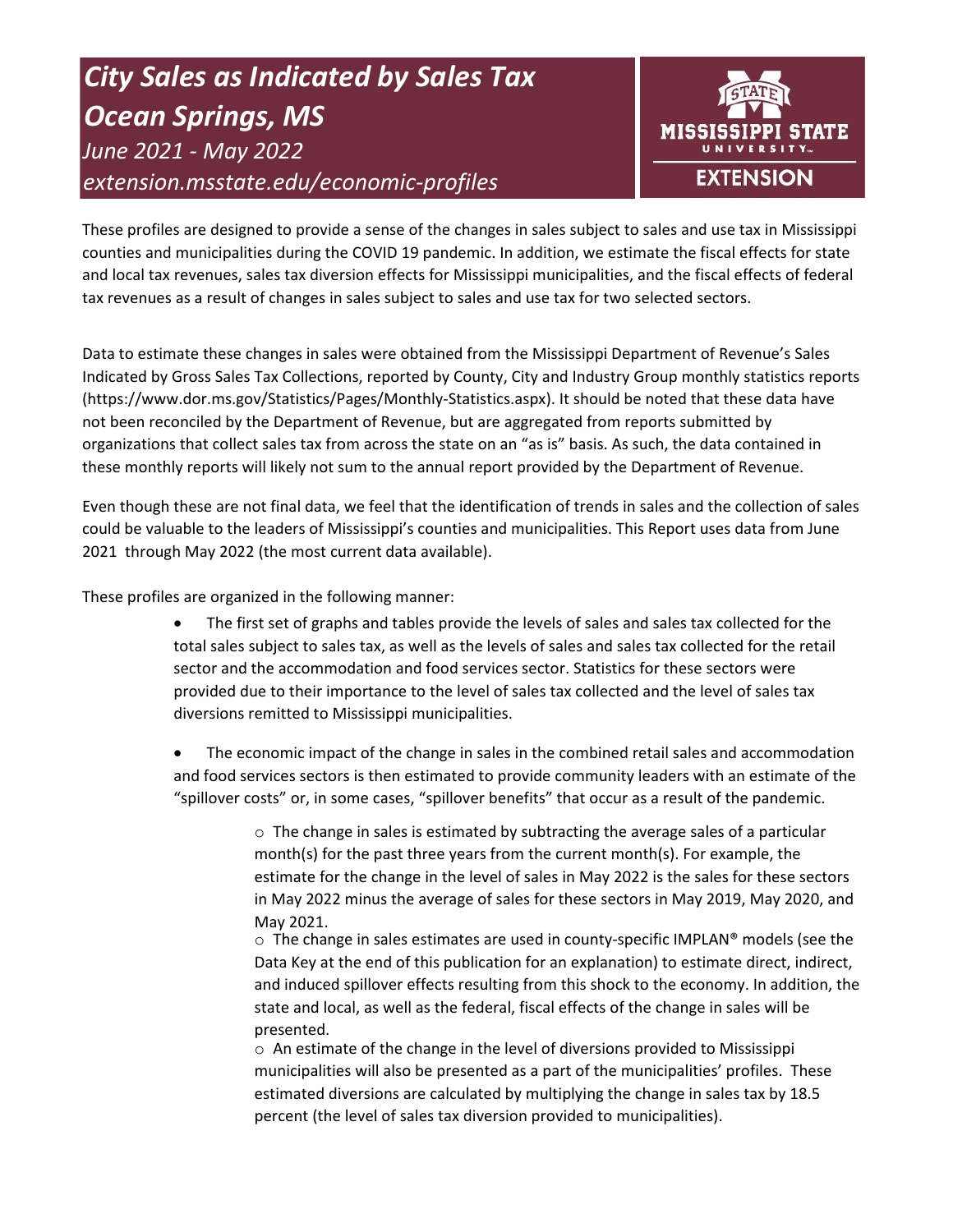| Total Sales as Indicated by Sales Tax (\$000s) |          |          |          | <b>Total Sales Tax Collected (\$000s)</b> |              |         |         |         |         |
|------------------------------------------------|----------|----------|----------|-------------------------------------------|--------------|---------|---------|---------|---------|
| Month                                          | 2019     | 2020     | 2021     | 2022                                      | <b>Month</b> | 2019    | 2020    | 2021    | 2022    |
| January                                        | \$50,505 | \$54,102 | \$58,797 | \$68,912                                  | January      | \$2,651 | \$2,793 | \$3,107 | \$3,532 |
| February                                       | \$43,617 | \$45,331 | \$53,850 | \$56,503                                  | February     | \$2,192 | \$2,275 | \$2,716 | \$2,811 |
| March                                          | \$45,492 | \$47,133 | \$51,722 | \$61,762                                  | March        | \$2,312 | \$2,363 | \$2,608 | \$3,030 |
| April                                          | \$53,562 | \$48,473 | \$64,337 | \$70,161                                  | April        | \$2,730 | \$2,538 | \$3,290 | \$3,480 |
| May                                            | \$50,226 | \$42,917 | \$61,821 | \$67,897                                  | May          | \$2,541 | \$2,293 | \$3,103 | \$3,383 |
| June                                           | \$52,740 | \$51,212 | \$61,205 |                                           | June         | \$2,653 | \$2,723 | \$3,117 |         |
| July                                           | \$50,885 | \$53,757 | \$59,747 |                                           | July         | \$2,575 | \$2,754 | \$3,034 |         |
| August                                         | \$50,866 | \$54,726 | \$63,455 |                                           | August       | \$2,538 | \$2,760 | \$3,132 |         |
| September                                      | \$50,568 | \$52,367 | \$56,347 |                                           | September    | \$2,546 | \$2,590 | \$2,869 |         |
| October                                        | \$48,082 | \$51,924 | \$59,472 |                                           | October      | \$2,422 | \$2,661 | \$2,999 |         |
| November                                       | \$56,958 | \$55,449 | \$64,006 |                                           | November     | \$2,615 | \$2,744 | \$3,100 |         |
| December                                       | \$50,604 | \$52,678 | \$60,363 |                                           | December     | \$2,602 | \$2,808 | \$3,005 |         |



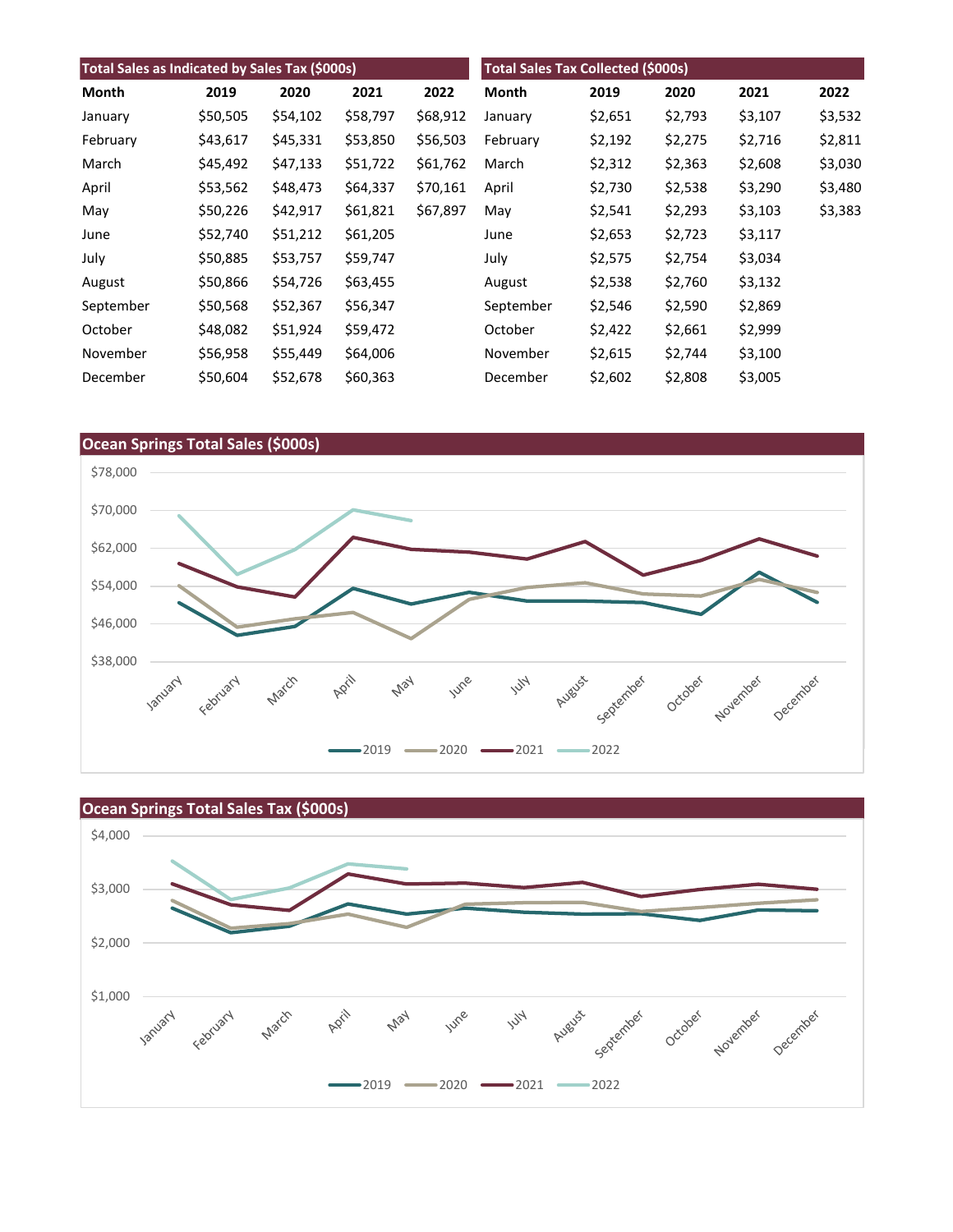| Retail Sector Sales as Indicated by Sales Tax (\$000s) |          |          |          | Retail Sector Sales Tax Collected (\$000s) |           |         |         |         |         |
|--------------------------------------------------------|----------|----------|----------|--------------------------------------------|-----------|---------|---------|---------|---------|
| Month                                                  | 2019     | 2020     | 2021     | 2022                                       | Month     | 2019    | 2020    | 2021    | 2022    |
| January                                                | \$31,110 | \$33,460 | \$36,996 | \$43,535                                   | January   | \$1,752 | \$1,834 | \$2,078 | \$2,346 |
| February                                               | \$25,210 | \$25,816 | \$32,237 | \$33,186                                   | February  | \$1,352 | \$1,380 | \$1,711 | \$1,714 |
| March                                                  | \$26,512 | \$26,987 | \$31,238 | \$36,610                                   | March     | \$1,444 | \$1,472 | \$1,650 | \$1,879 |
| April                                                  | \$31,384 | \$31,315 | \$38,865 | \$40,861                                   | April     | \$1,697 | \$1,742 | \$2,090 | \$2,135 |
| May                                                    | \$28,922 | \$28,367 | \$36,767 | \$40,137                                   | May       | \$1,549 | \$1,620 | \$1,934 | \$2,096 |
| June                                                   | \$31,102 | \$31,859 | \$35,695 |                                            | June      | \$1,628 | \$1,822 | \$1,911 |         |
| July                                                   | \$29,128 | \$31,501 | \$34,026 |                                            | July      | \$1,557 | \$1,719 | \$1,825 |         |
| August                                                 | \$28,416 | \$31,354 | \$36,176 |                                            | August    | \$1,519 | \$1,676 | \$1,844 |         |
| September                                              | \$28,855 | \$30,799 | \$33,410 |                                            | September | \$1,554 | \$1,603 | \$1,792 |         |
| October                                                | \$27,753 | \$31,807 | \$35,376 |                                            | October   | \$1,480 | \$1,735 | \$1,857 |         |
| November                                               | \$30,228 | \$31,450 | \$36,986 |                                            | November  | \$1,627 | \$1,713 | \$1,846 |         |
| December                                               | \$30,208 | \$32,576 | \$36,034 |                                            | December  | \$1,677 | \$1,849 | \$1,854 |         |



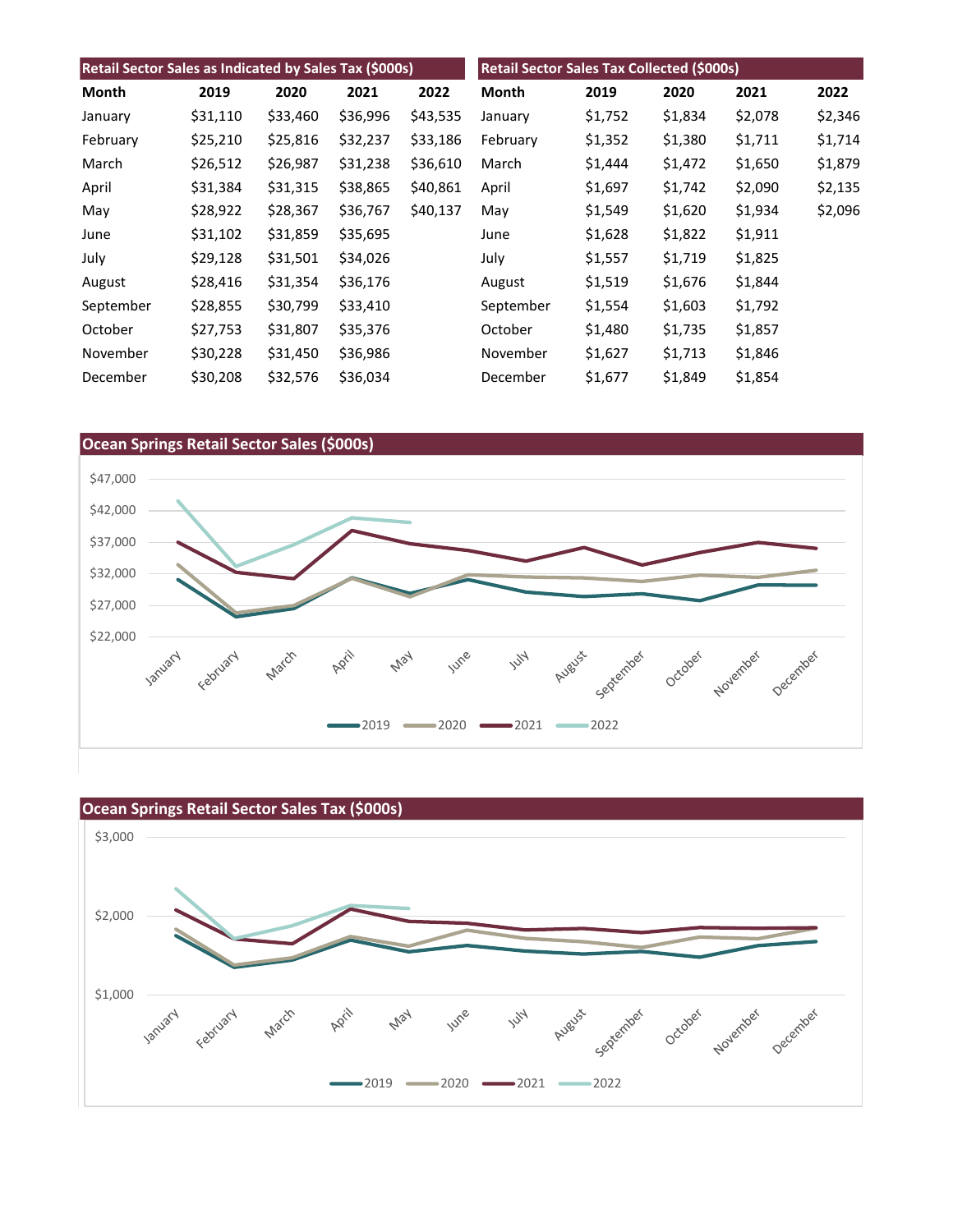| <b>Food Service and Accommodations Sector Sales</b> |          |          | <b>Food Service and Accommodations Sector Sales</b> |                               |              |       |       |       |       |
|-----------------------------------------------------|----------|----------|-----------------------------------------------------|-------------------------------|--------------|-------|-------|-------|-------|
| Subject to Sales Tax (\$000s)                       |          |          |                                                     | <b>Tax Collected (\$000s)</b> |              |       |       |       |       |
| Month                                               | 2019     | 2020     | 2021                                                | 2022                          | <b>Month</b> | 2019  | 2020  | 2021  | 2022  |
| January                                             | \$11,748 | \$12,247 | \$13,377                                            | \$16,414                      | January      | \$529 | \$554 | \$614 | \$752 |
| February                                            | \$10,798 | \$11,726 | \$13,751                                            | \$14,848                      | February     | \$487 | \$533 | \$631 | \$681 |
| March                                               | \$11,251 | \$12,450 | \$12,944                                            | \$15,527                      | March        | \$507 | \$564 | \$595 | \$714 |
| April                                               | \$13,747 | \$10,099 | \$16,297                                            | \$18,246                      | April        | \$624 | \$459 | \$752 | \$838 |
| May                                                 | \$12,951 | \$8,109  | \$15,716                                            | \$17,843                      | May          | \$596 | \$368 | \$723 | \$819 |
| June                                                | \$13,328 | \$12,280 | \$16,886                                            |                               | June         | \$608 | \$560 | \$778 |       |
| July                                                | \$13,535 | \$14,364 | \$16,292                                            |                               | July         | \$617 | \$659 | \$750 |       |
| August                                              | \$13,263 | \$14,506 | \$17,362                                            |                               | August       | \$605 | \$665 | \$797 |       |
| September                                           | \$13,089 | \$12,830 | \$14,178                                            |                               | September    | \$596 | \$589 | \$650 |       |
| October                                             | \$12,127 | \$12,479 | \$15,325                                            |                               | October      | \$551 | \$575 | \$706 |       |
| November                                            | \$12,869 | \$13,975 | \$17,232                                            |                               | November     | \$585 | \$645 | \$792 |       |
| December                                            | \$12,050 | \$12,639 | \$15,591                                            |                               | December     | \$546 | \$582 | \$715 |       |







**Ocean Springs Food Service and Accommodations Sector Sales Tax (\$000s)**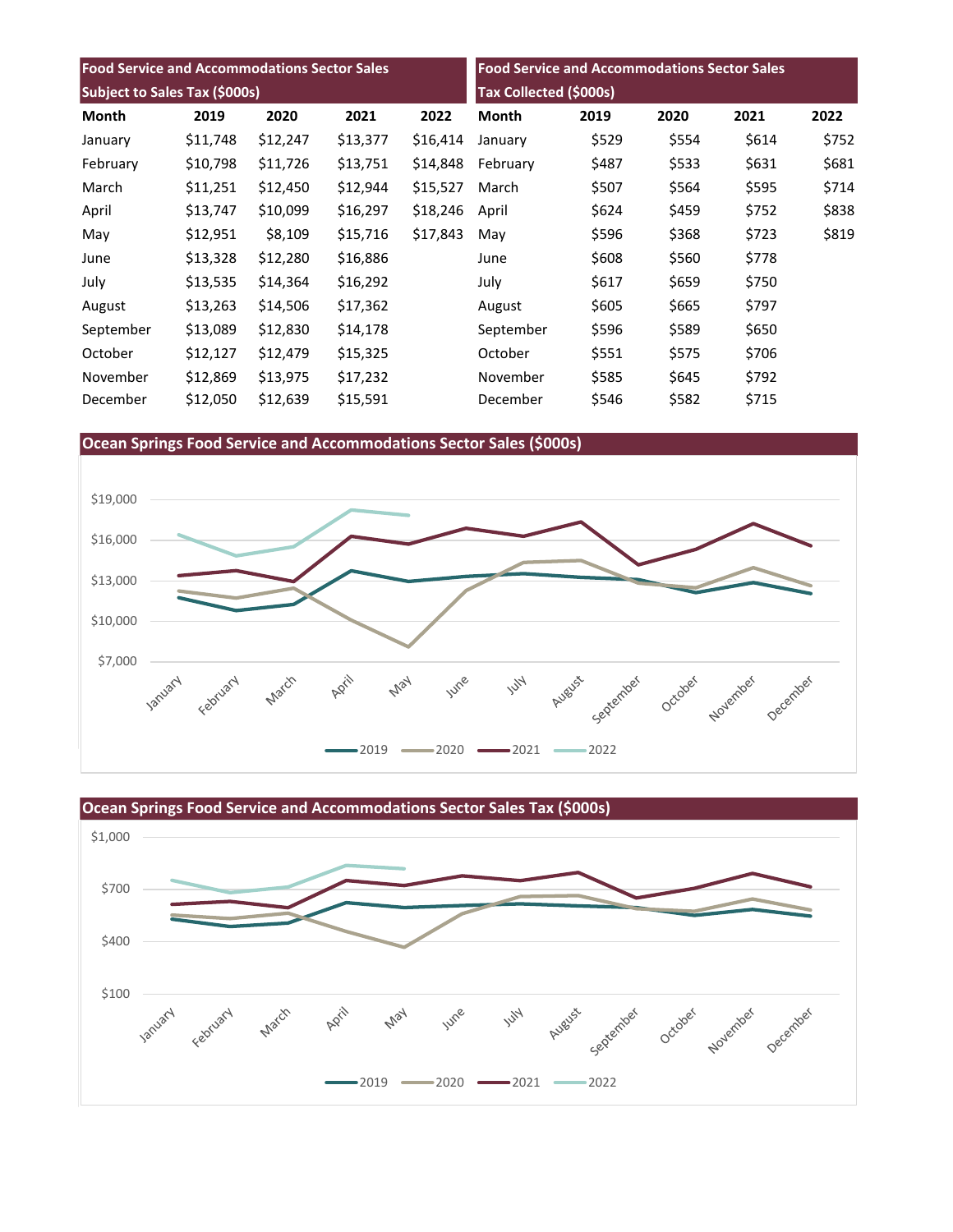| <b>Estimated Change in Sales</b>                        |                      |                |                |
|---------------------------------------------------------|----------------------|----------------|----------------|
|                                                         | <b>Sales</b>         | Average Sales* | Change in      |
|                                                         | <b>Jun21 - May22</b> | Jun18 - May21  | <b>Sales</b>   |
| <b>Agriculture, Forestry, Fishing and Hunting</b>       | \$0                  | \$0            | \$0            |
| Mining, Quarrying, and Oil and Gas Extraction           | \$0                  | \$0            | \$0            |
| <b>Utilities</b>                                        | \$20,300,000         | \$22,900,000   | (52,529,968)   |
| Construction                                            | \$10,400,000         | \$8,148,676    | \$2,260,381    |
| <b>Manufacturing</b>                                    | \$8,404,407          | \$9,152,931    | (5748, 524)    |
| <b>Wholesale Trade</b>                                  | \$13,400,000         | \$12,400,000   | \$1,000,090    |
| <b>Retail Trade</b>                                     | \$442,000,000        | \$365,000,000  | \$77,509,344   |
| <b>Transportation and Warehousing</b>                   | \$52,657             | \$83,259       | ( \$30, 602)   |
| <b>Information</b>                                      | \$24,000,000         | \$27,900,000   | ( \$3,904,042) |
| <b>Finance and Insurance</b>                            | \$0                  | \$0            | \$0            |
| <b>Real Estate and Rental and Leasing</b>               | \$7,500,118          | \$4,525,571    | \$2,974,548    |
| <b>Professional, Scientific, and Technical Services</b> | \$1,072,460          | \$1,008,031    | \$64,429       |
| <b>Management of Companies and Enterprises</b>          | \$0                  | \$0            | \$0            |
| <b>Admin/Support/Waste Mgt &amp; Remediation Svcs</b>   | \$3,672,831          | \$2,369,141    | \$1,303,690    |
| <b>Educational Services</b>                             | \$0                  | \$0            | \$0            |
| <b>Health Care and Social Assistance</b>                | \$15,523             | \$2,030        | \$13,493       |
| Arts, Entertainment, and Recreation                     | \$5,433,501          | \$4,051,295    | \$1,382,206    |
| <b>Accomodation and Food Services</b>                   | \$196,000,000        | \$152,000,000  | \$43,810,032   |
| <b>Other Services (except Public Administration)</b>    | \$12,400,000         | \$9,620,686    | \$2,771,117    |
| <b>Public Administration</b>                            | \$0                  | \$0            | \$0            |
| <b>Change in Total of Sector Sales</b>                  | \$744,651,497        | \$619,161,620  | \$125,876,194  |

\*Average Sales is calculated as the sum of average monthly sales for the three previous years.

| <b>Economic Impact Summary from Change in Total of Sector Sales (IMPLAN)</b> |                   |              |                             |              |  |  |  |
|------------------------------------------------------------------------------|-------------------|--------------|-----------------------------|--------------|--|--|--|
| <b>Impact Type</b>                                                           | <b>Employment</b> | Labor Income | <b>Total Value</b><br>Added | Output       |  |  |  |
| <b>Direct Effect</b>                                                         | 1,669.3           | \$40,499,592 | \$69,113,864                | \$76,103,066 |  |  |  |
| <b>Indirect Effect</b>                                                       | 119.0             | \$4,689,520  | \$10,388,748                | \$19,092,437 |  |  |  |
| <b>Induced Effect</b>                                                        | 141.0             | \$4,933,628  | \$10,053,683                | \$18,022,328 |  |  |  |
| <b>Total Effect</b>                                                          | 892.9             | \$18,920,906 | \$38,564,168                | \$43,115,834 |  |  |  |

**Estimated Change in Municipal Sales Tax Diversions (18.5%) \$1,009,128** See explanation of Municipal Sales Tax Diversions in the Data Key.

## **Estimated Change in State and Local Tax from Change in Total of Sector Sales (IMPLAN)**

|                                  |                   |            | Taxes on              |                   |                     |
|----------------------------------|-------------------|------------|-----------------------|-------------------|---------------------|
|                                  | <b>Employment</b> | Proprietor | <b>Production and</b> |                   |                     |
| <b>Description</b>               | Compensation      | Income     | <b>Imports</b>        | <b>Households</b> | <b>Corporations</b> |
| <b>Dividends</b>                 | \$0               | \$0        | \$0                   | \$0               | \$25,593            |
| <b>Social Insurance</b>          | \$3,842           | \$0        | \$0                   | \$0               | \$0                 |
| <b>TOPI: Sales Tax</b>           | \$0               | \$0        | \$5,454,744           | \$0               | \$0                 |
| <b>TOPI: Property Tax</b>        | \$0               | \$0        | \$6,273,348           | \$0               | \$0                 |
| <b>TOPI: Other Tax</b>           | \$0               | \$0        | \$636,307             | \$0               | \$0                 |
| <b>Corporate Profits Tax</b>     | \$0               | \$0        | \$0                   | \$0               | \$342,236           |
| <b>Personal Taxes</b>            | \$0               | \$0        | \$0                   | \$1,038,223       | \$0                 |
| <b>Total State and Local Tax</b> | \$1,473           | \$0        | \$8,443,981           | \$442,172         | \$153.129           |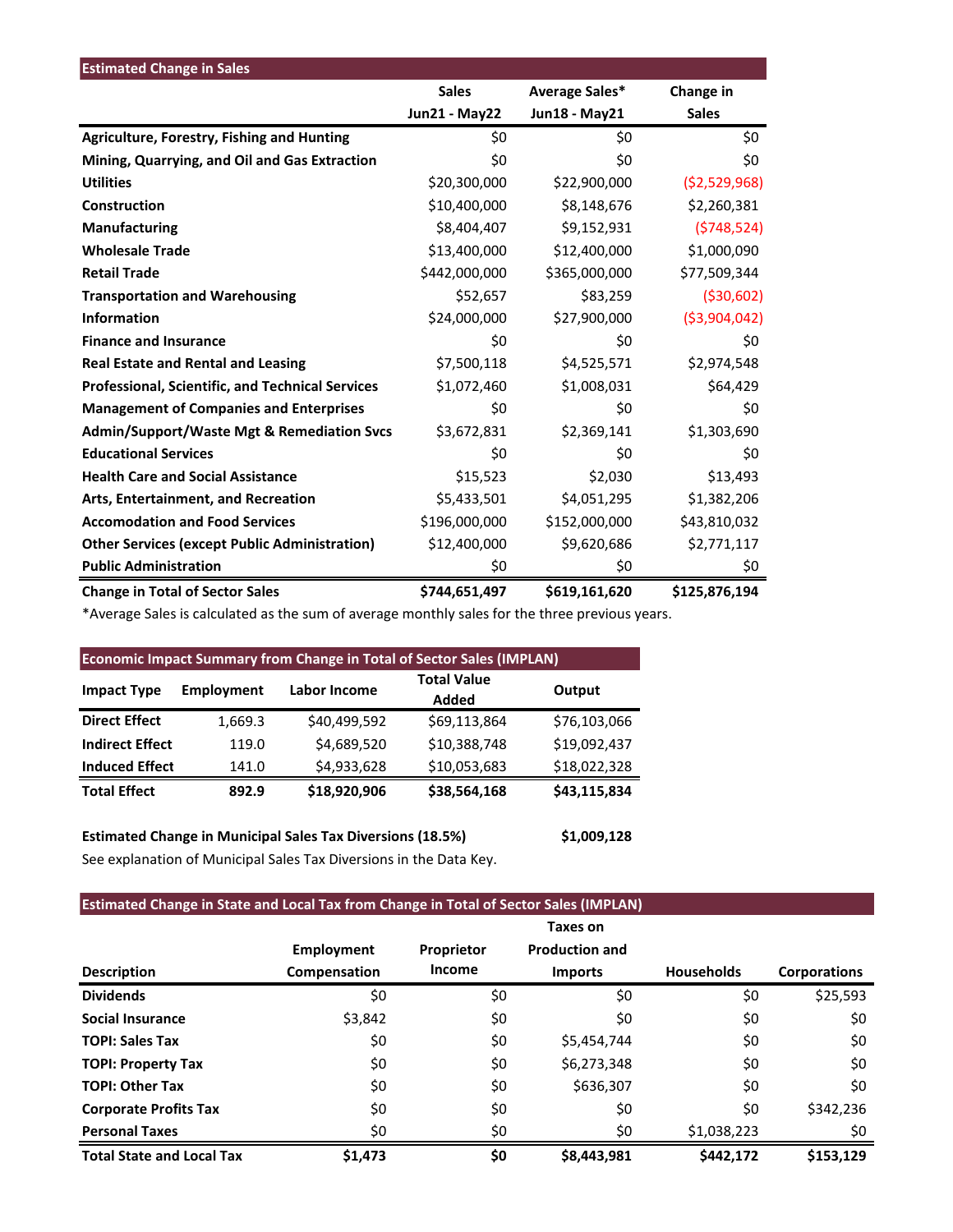# **Sales Tax Diversions and Special Levies**

| <b>Ocean Springs Diversions</b> |           |           |           | <b>Ocean Springs Hotel Tax</b> |              |         |         |         |         |
|---------------------------------|-----------|-----------|-----------|--------------------------------|--------------|---------|---------|---------|---------|
| Month                           | 2019      | 2020      | 2021      | 2022                           | <b>Month</b> | 2019    | 2020    | 2021    | 2022    |
| January                         | \$487,800 | \$497,514 | \$559,274 | \$626,780                      | January      | \$3,423 | \$4,680 | \$3,258 | \$5,562 |
| February                        | \$401,041 | \$406,980 | \$490,417 | \$500,707                      | February     | \$1,746 | \$2,864 | \$4,933 | \$5,929 |
| March                           | \$408,926 | \$422,615 | \$472,920 | \$541,716                      | March        | \$2,318 | \$3,282 | \$4,880 | \$6,228 |
| April                           | \$476,137 | \$452,780 | \$580,845 | \$608,164                      | April        | \$4,401 | \$5,658 | \$9,336 | \$7,271 |
| May                             | \$461,601 | \$432,748 | \$552,537 | \$611,964                      | May          | \$8,276 | \$2,948 | \$6,293 | \$7,808 |
| June                            | \$501,166 | \$493,650 | \$558,212 |                                | June         | \$6,091 | \$4,985 | \$7,557 | \$0     |
| July                            | \$452,071 | \$469,894 | \$535,486 |                                | July         | \$5,676 | \$5,803 | \$7,955 | \$0     |
| August                          | \$423,048 | \$502,586 | \$557,534 |                                | August       | \$6,260 | \$6,355 | \$9,973 | \$0     |
| September                       | \$460,451 | \$475,375 | \$526,218 |                                | September    | \$4,792 | \$5,140 | \$6,619 | \$0     |
| October                         | \$422,223 | \$474,764 | \$535,370 |                                | October      | \$0     | \$4,884 | \$9,175 | \$0     |
| November                        | \$467,645 | \$499,654 | \$568,879 |                                | November     | \$4,611 | \$7,902 | \$8,781 | \$0     |
| December                        | \$472,482 | \$490,423 | \$536,643 |                                | December     | \$4,072 | \$7,227 | \$6,814 | \$0     |

| <b>Ocean Springs Restaurant Tax</b> |           |           |           |           | <b>No Special Levy</b> |      |      |      |      |
|-------------------------------------|-----------|-----------|-----------|-----------|------------------------|------|------|------|------|
| Month                               | 2019      | 2020      | 2021      | 2022      | Month                  | 2019 | 2020 | 2021 | 2022 |
| January                             | \$120,496 | \$124,732 | \$142,310 | \$169,419 | January                |      |      |      |      |
| February                            | \$112,292 | \$114,032 | \$138,451 | \$150,272 | February               |      |      |      |      |
| March                               | \$115,282 | \$119,788 | \$137,011 | \$157,021 | March                  |      |      |      |      |
| April                               | \$133,837 | \$90,346  | \$163,063 | \$182,961 | April                  |      |      |      |      |
| May                                 | \$130,891 | \$98,670  | \$156,906 | \$190,462 | May                    |      |      |      |      |
| June                                | \$133,975 | \$122,559 | \$177,217 | \$0       | June                   |      |      |      |      |
| July                                | \$127,929 | \$144,143 | \$171,007 | \$0       | July                   |      |      |      |      |
| August                              | \$125,862 | \$148,320 | \$169,827 | \$0       | August                 |      |      |      |      |
| September                           | \$124,113 | \$128,330 | \$148,272 | \$0       | September              |      |      |      |      |
| October                             | \$100,803 | \$124,639 | \$157,998 | \$0       | October                |      |      |      |      |
| November                            | \$121,988 | \$136,783 | \$174,492 | \$0       | November               |      |      |      |      |
| December                            | \$121,836 | \$124,436 | \$160,431 | \$0       | December               |      |      |      |      |

| <b>No Special Levy</b> |      |      |      |      |
|------------------------|------|------|------|------|
| <b>Month</b>           | 2019 | 2020 | 2021 | 2022 |
| January                |      |      |      |      |
| February               |      |      |      |      |
| March                  |      |      |      |      |
| April                  |      |      |      |      |
| May                    |      |      |      |      |
| June                   |      |      |      |      |
| July                   |      |      |      |      |
| August                 |      |      |      |      |
| September              |      |      |      |      |
| October                |      |      |      |      |
| November               |      |      |      |      |
| December               |      |      |      |      |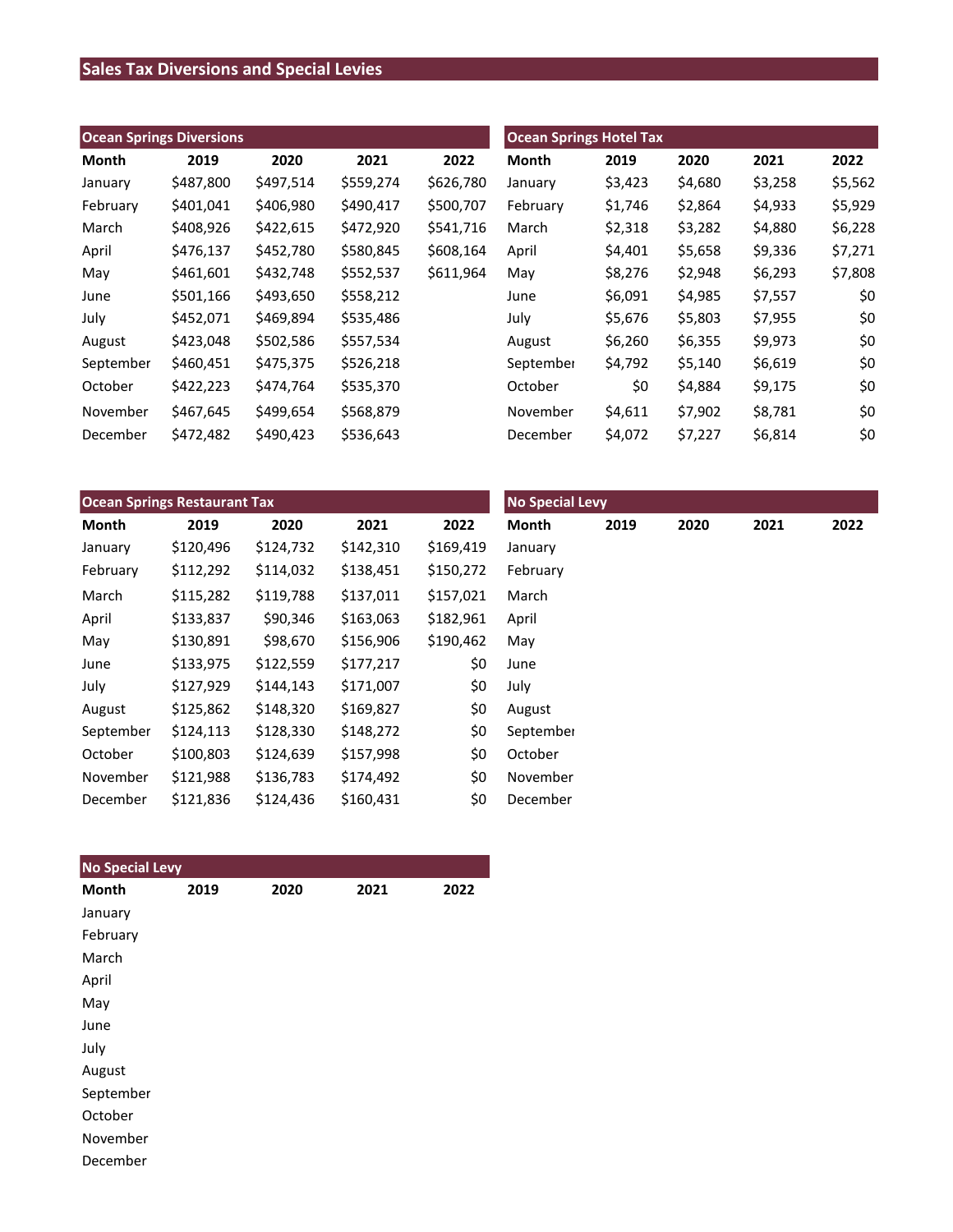#### **Estimated Change in Federal Tax from Change in Total of Sector Sales (IMPLAN)**

|                                 |              |               | Taxes on              |                   |                     |
|---------------------------------|--------------|---------------|-----------------------|-------------------|---------------------|
|                                 | Employment   | Proprietor    | <b>Production and</b> |                   |                     |
| <b>Description</b>              | Compensation | <b>Income</b> | <b>Imports</b>        | <b>Households</b> | <b>Corporations</b> |
| <b>Social Insurance</b>         | \$6,384,985  | \$185,230     | \$0                   | \$0               | \$0                 |
| <b>TOPI: Taxes</b>              | \$0          | \$0           | \$1,822,215           | \$0               | \$0                 |
| <b>Corporate Profits Tax</b>    | \$0          | \$0           | \$0                   | \$0               | \$706,244           |
| <b>Personal Tax: Income Tax</b> | \$0          | \$0           | \$0                   | \$2,212,619       | \$0                 |
| <b>Total Federal Tax</b>        | \$2,263,281  | \$78.284      | \$1.190.117           | \$1,001,443       | \$314,610           |

## **DATA Key**

#### **Total Sales as Indicated by Sales Tax**

North American Industrial Classification Sectors (NAICS) sectors included in the "Total Sales as Indicated by Sales Tax" statistics include: Sector 11 – *Agriculture, Forestry, Fishing and Hunting* ; Sector 21 – *Mining, Quarrying, and Oil and Gas Extraction* ; Sector 22 – *Utilities*; Sector 23 – *Construction* ; Sector 31-33 – *Manufacturing* ; Sector 42 – *Wholesale Trade* ; Sector 44-45 – *Retail Trade* ; Sector 48-49 – *Transportation and Warehousing* ; Sector 51 – *Information* ; Sector 52 – *Finance and Insurance* ; Sector 53 – *Real Estate and Rental and Leasing* ; Sector 54 – *Professional, Scientific, and Technical Services*; Sector 55 – *Management of Companies and Enterprises* ; Sector 56 – *Administrative and Support and Waste Management and Remediation Services* ; Sector 61 – *Educational Services*; Sector 62 – *Health Care and Social Assistance* ; Sector 71 – *Arts, Entertainment, and Recreation* ; Sector 72 – *Accommodation and Food Services* ; Sector 81 – *Other Services (Except Public Administration)* ; and Sector 92 – *Public Administration* .

#### **Retail Sector Sales**

Retail Sector Sales includes NAICS Sector 44-45 – Retail Trade.

#### **Accommodation and Food Service Sector Sales**

Accommodation and Food Services Sector Sales includes NAICS Sector 72 – Accommodation and Food Services.

#### **Estimated Change in Sales**

To determine the economic impact of changes in specific sector sales, the average monthly sales by sector (using sales from the thirty-six months prior to the study time frame) was subtracted from the sales for that sector in the study time frame. For this publication, each month's sector sales from April 2018 through March 2020 were averaged and subtracted from sector sales occurring in the April 2020 through March 2021 time period to obtain the Change in Sales estimate. The estimated changes in sales for all sectors were summed to obtain the estimate for the change in Total of Sector Sales.

Municipalities are assigned to the county in which the largest proportion of the municipality's population resides (e.g., while the city of Jackson lies in Hinds, Madison, and Rankin Counties, Jackson was "assigned" to Hinds County because the majority of its population resides in Hinds County).

If the change in sales is negative, this indicates that the sales for the specific geographic area fall below expected values when using the previous three years as a benchmark. If the change in sales is positive, then the sales for the specific geographic area is greater than what would have been expected when using the three previous years as a benchmark.

#### **Estimated Change in Municipal Sales Tax Diversions**

Municipalities receive 18.5 percent of sales tax collected within their boundaries from the Mississippi Department of Revenue that can be used in the general budget(counties are not eligible for this allocation). The estimated change in the municipal sales tax diversion is calculated as 18.5 percent of the change in Taxes on Production and Imports: Sales Tax estimated in the Estimated Change in State and Local Tax from Change in Total of Sector Sales table.